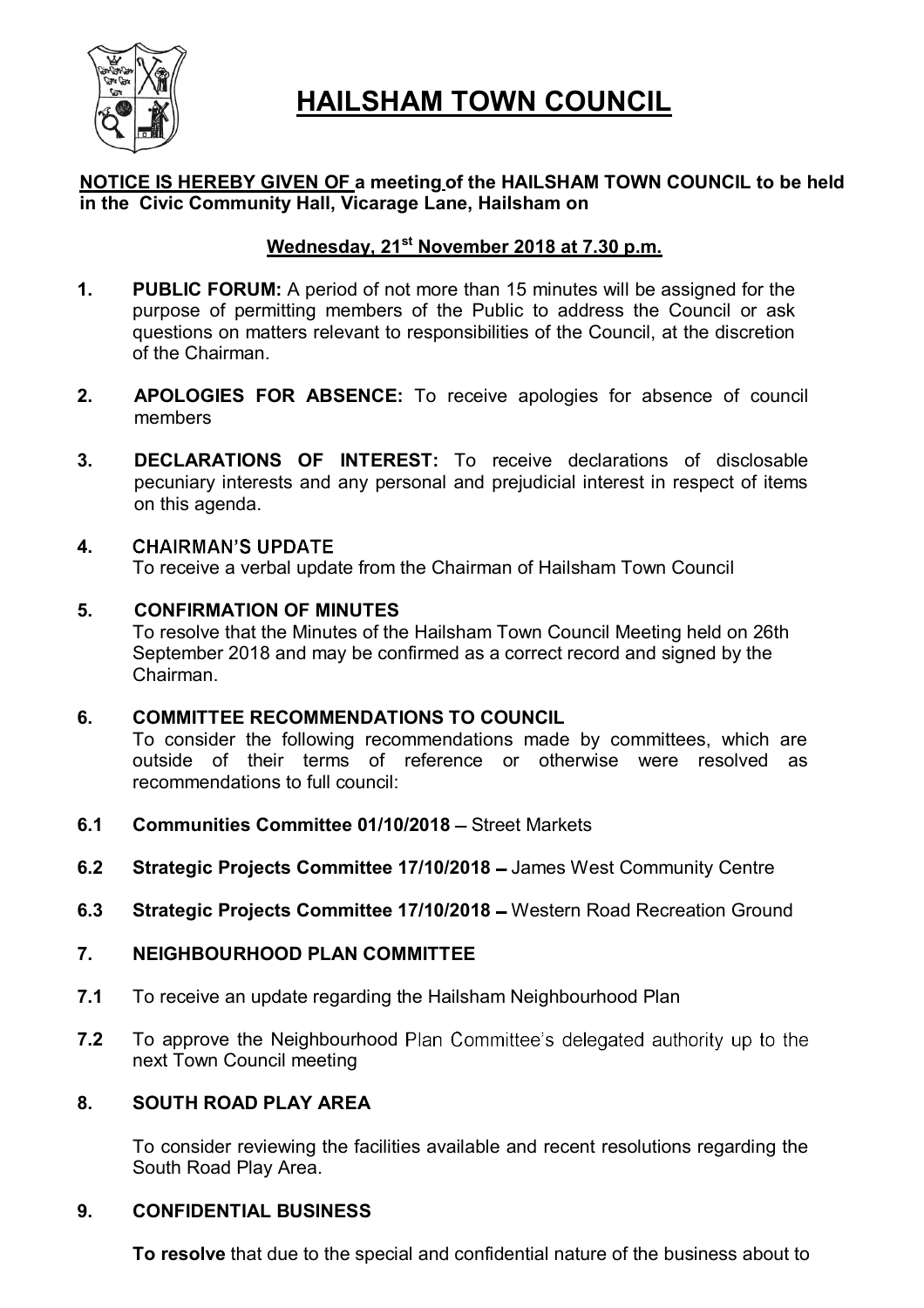be transacted, and possible disclosure of personal or legal information not in the public interest at the present time, **items 10, 11 and 12** of this agenda be transacted following the temporary exclusion of members of the Public and Press, in accordance with the Council's Standing Orders No. 1E:

The reason for exclusion are: 'terms of tenders, and proposals, and counterproposals in negotiations for contracts' and 'engagement, terms of service, conduct and dismissal of employees'.

Following those agenda items the meeting will no longer be under confidential business (unless resolved otherwise).

### **10. TRANSFER OF LAND**

To consider a proposal for transfer of land to Hailsham Town Council

**11. LEASE OF TOWN COUNCIL OWNED BUILDING** To consider a request to assign the lease of a town council owned building.

#### **12. HAILSHAM POST OFFICE**

To receive an update on the situation regarding Hailsham Post Office

Jehn Lo

 JOHN HARRISON Town Clerk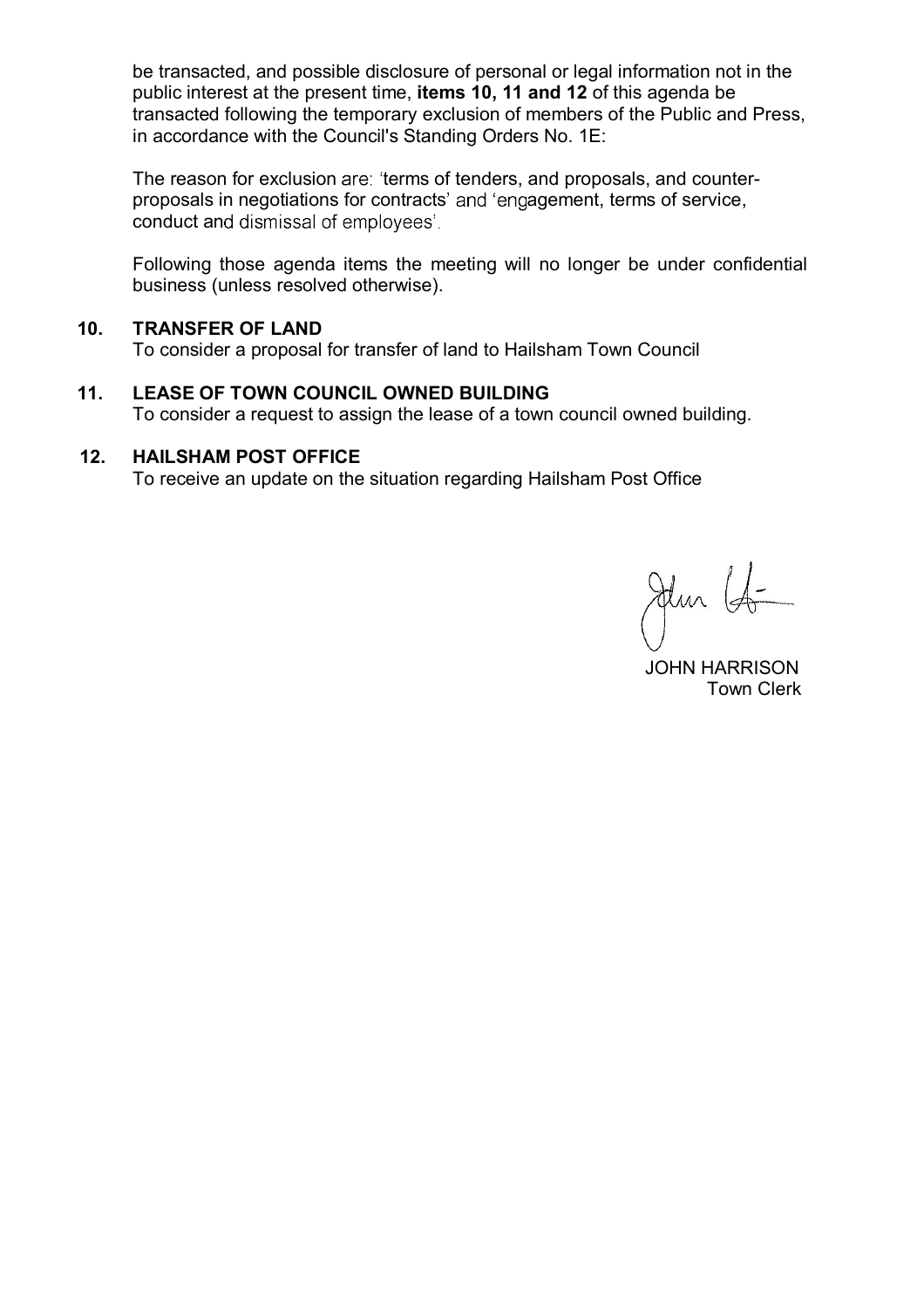| Report to       | <b>Hailsham Town Council</b>                |
|-----------------|---------------------------------------------|
| Date            | 21/11/2018                                  |
| By              | John Harrison, Town Clerk                   |
| Title of Report | <b>Committee Recommendations to Council</b> |

#### **Purpose**

To consider the following recommendations made by committees, which are outside of their terms of reference or otherwise were resolved as recommendations to full council:

#### 1. **Communities Committee 01/10/2018**

#### **1.1 Street Markets**

M. Caira reported that last year, in order to assist the street market throughout the winter months when there is less trade, it was agreed to offer the street market traders a free stall in January, February and March. Members discussed offering the traders a free pitch again in January, February and March 2019 as opposed to a discount in these months. M. Caira reminded members that offering a free pitch would mean further funding would be required to allow for the loss in pitch fees.

Members agreed to ask for further funding to allow the street market traders a free pitch in January, February and March 2019

Councillor R. Grocock abstained from voting on the matter

**RESOLVED** to recommend to Council to request up to £1,500 to allow for the pitch loss when offering the street traders free markets in January, February and March 2019

*(For confirmation, this amount to be taken from the revitalisation fund - we have £12,198 left* and *we are asking for £1500 from this fund to allow us to give the traders the three months free).*

#### **2. Strategic Projects Committee 17/10/2018**

#### **2.1 James West Community Centre**

Members were advised that a number of issues had become apparent since the Centre had opened in June.

The acoustics in the building are poor and this has resulted in one user cancelling their booking. The Town Clerk advised that a report on the acoustics would need to be carried out to decide how best to improve the acoustics in the building.

Members asked whether a hearing loop could be fitted in the main hall and were advised that this would not be possible as the flooring in the hall would need to be pulled up to install a hearing loop. It may be possible to place a hearing loop in the smaller meeting rooms.

The poor acoustics mean that at present a hearing loop would not work. The installation of a portable hearing loop will be considered once the acoustics have been dealt with.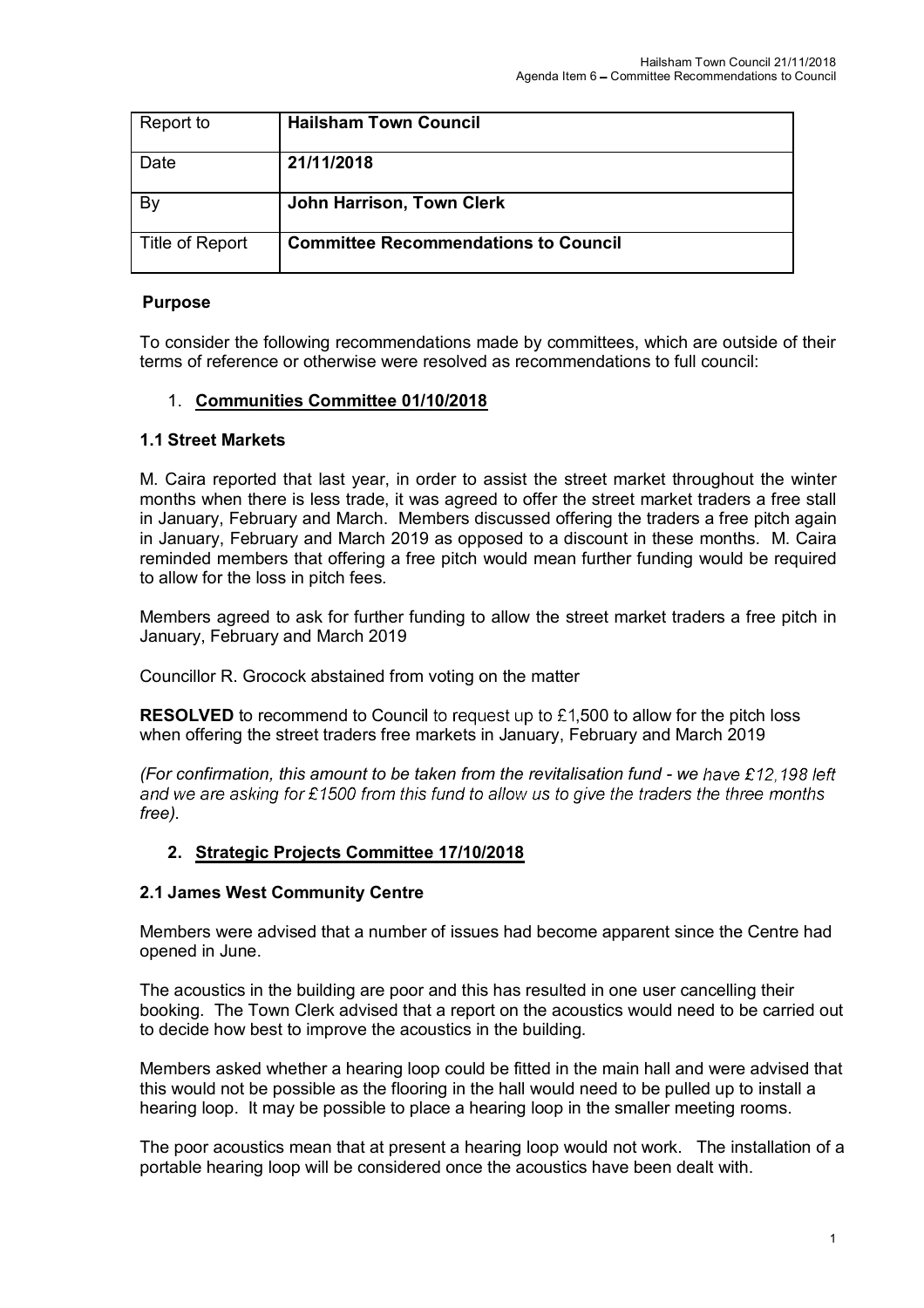The large glass window frontage causes the lobby area to get very hot, even on cool sunny days and it was proposed to place a clear film over the window in the lobby to keep the area cool while still allowing light to penetrate through the window.

Members agreed to all the above requests and asked that the defibrillator is ordered as soon as possible.

**RESOLVED** to recommend to Council to request up to £20,000 for the following work to the James West Centre, to be taken from the Commuted Sum Account:

- i) to provide screening to the window in the lobby of the Centre
- ii) to part fund a defibrillator
- iii) to fund an acoustic survey
- iv) to provide an acoustic solution to the building

#### **2.2 Western Road Recreation Ground**

#### **Western Road Recreation Ground**

Members were asked to further consider the proposed scheme of a network of cycling/walking/running paths at Western Road Recreation Ground

Members were reminded that at a meeting of the Town Council on 19<sup>th</sup> July 2017 the Council agreed to enter into a Deed of Dedication with Fields in Trust for the Western Road Recreation Ground and to work with Hailsham Active to apply for a £5000 grant for a physical activity project.

If this was successful it was further agreed to work with Hailsham Active to secure a £25000 capital grant to help create part of the proposed network of cycling/walking/running paths in Western Road Recreation Ground.

In 2017 the Council resolved in principle to support the paths and to fully or partly fund the scheme from Community Infrastructure Levy funding, pending the outcome of any discussions with Wealden District Council regarding S106 payments.

Unfortunately the bid for £25,000 was unsuccessful.

The Town Clerk advised that the total cost of the project was in the region of £146,000 and the Town Council has received Community Infrastructure Levy payments of £329,502.43 to date.

So far Community Infrastructure Levy expenditure has been allocated for a wheel chair swing at Western Road Play Area, projects at Western Road Play Area and Maurice Thornton Playing Field, and facilities at Welbury Farm and the Town Centre.

Members were told that S. Wennington had stated that he was confident he could get some support from local businesses to help fund the maintenance of the paths.

Members asked for clarification on where the path will be placed in relation to the cricket score box. The Town Clerk advised he would look into this.

**RESOLVED** to recommend to Council to:

i) fully support the design and layout of the proposed project for the Western Road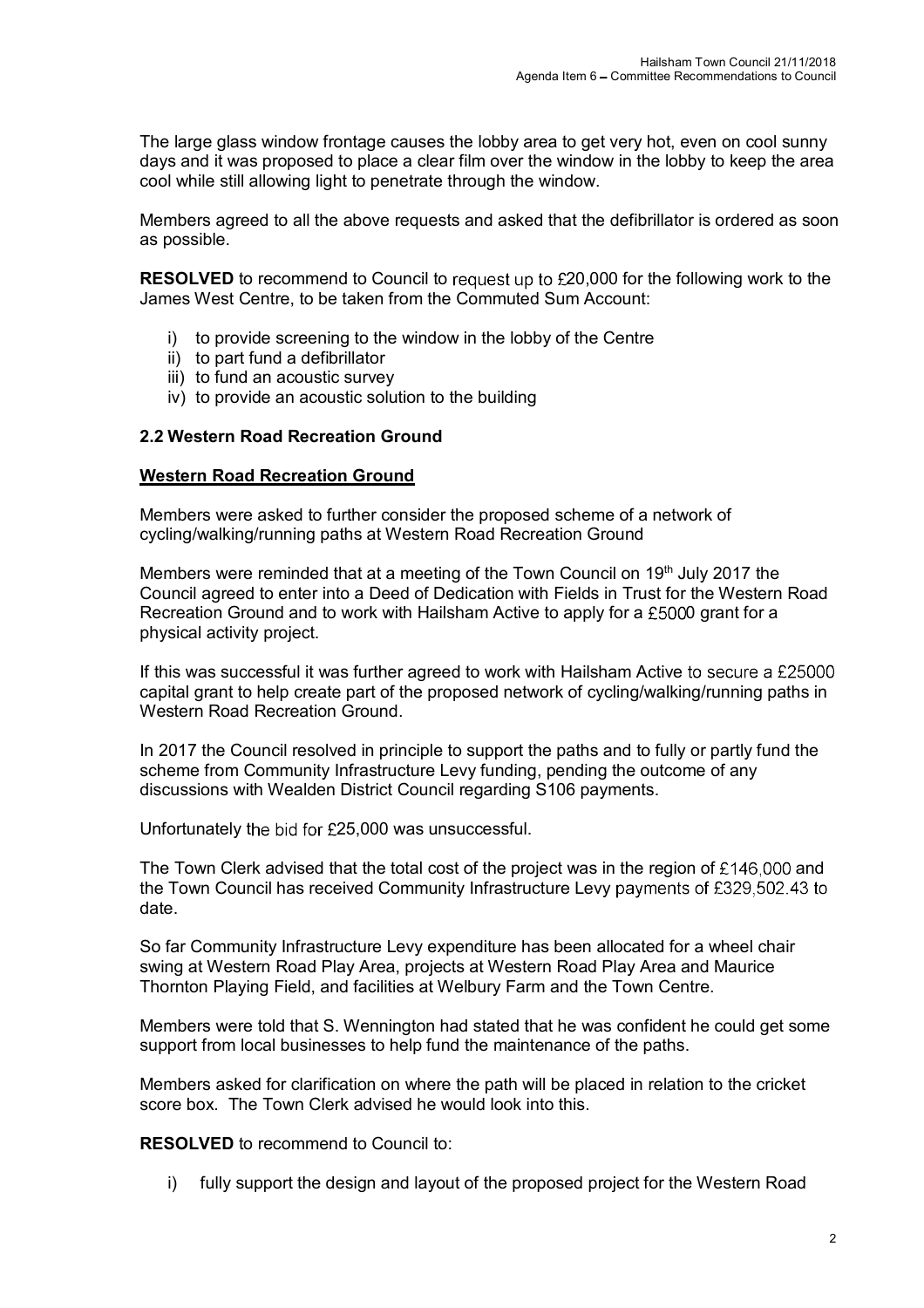Recreation Ground, with the caveat that the cricket score box situation is clarified by S. Wennington

*(The following resolutions are not recommendations to HTC)*

- *ii) the Strategic Projects Committee formally requests that Wealden District Council releases S106 payments to fund the scheme if possible*
- *iii) Pending the outcome of discussions with Wealden District Council regarding the release of S106 receipts, the Strategic Projects Committee recommends to the Strategy Committee the release of Community Infrastructure Levy payments and/or capital receipts as required*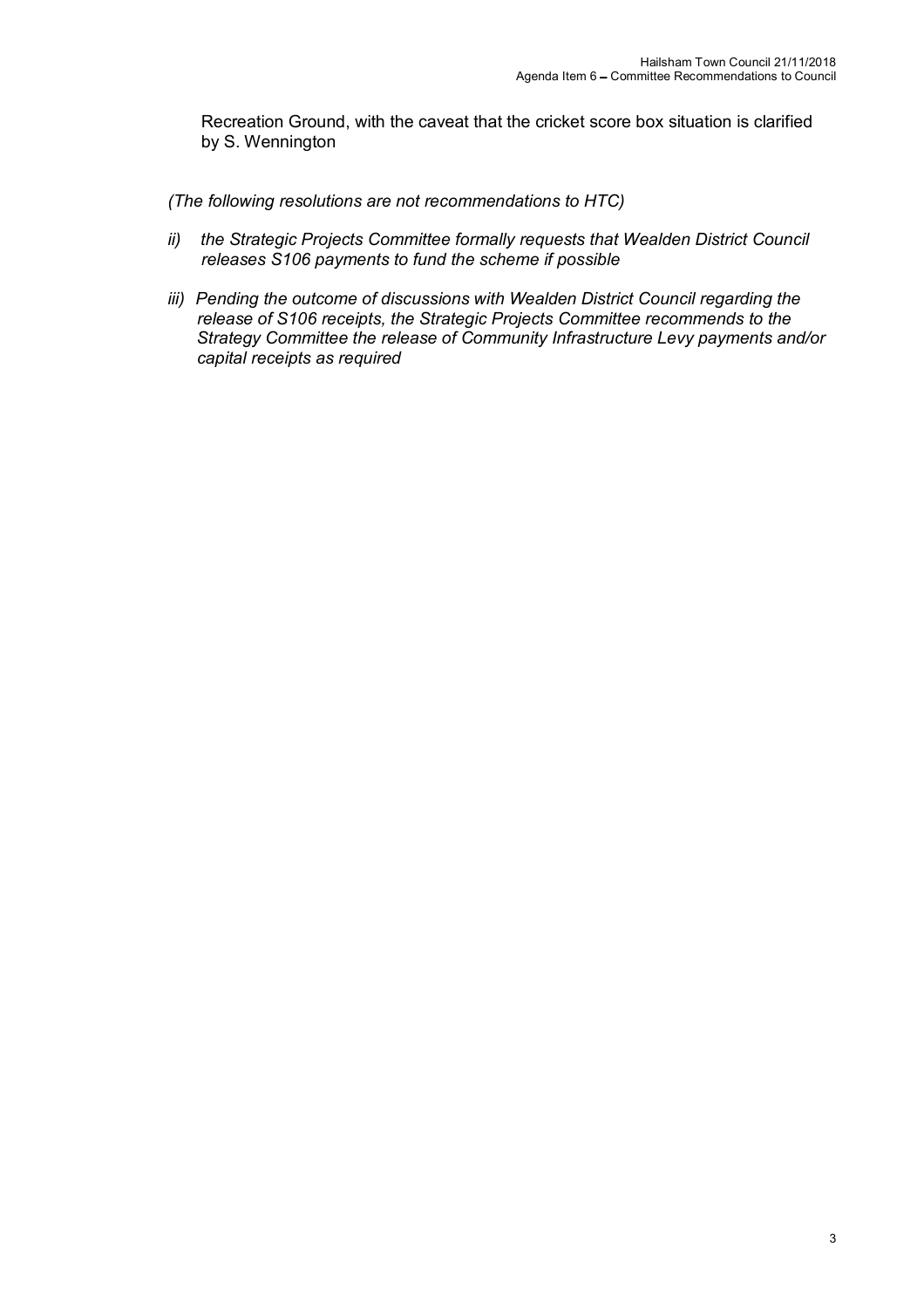

| DESIGN<br>PROJECTS' | CJF Design Projects Ltd<br>The Town House<br>Market Street<br>Hailsham<br>East Sussex<br><b>BN27 2AF</b><br>Tel: 01323 406 400<br>Email:<br>colin@cjfdesignprojects.co.uk<br>www.cjfdesignprojects.co.uk | Client<br>Hailsham MACTIVE<br>Sport   Health   Community                                                                                                                                                        |
|---------------------|----------------------------------------------------------------------------------------------------------------------------------------------------------------------------------------------------------|-----------------------------------------------------------------------------------------------------------------------------------------------------------------------------------------------------------------|
|                     |                                                                                                                                                                                                          | Project<br>Western Road                                                                                                                                                                                         |
|                     |                                                                                                                                                                                                          | Drawing Title<br>Shared Path and Exercise area                                                                                                                                                                  |
|                     |                                                                                                                                                                                                          | Drawn By<br>Date<br>Colin Ferguson<br>4/6/18                                                                                                                                                                    |
|                     |                                                                                                                                                                                                          | DWG No<br>Revision<br>l Drawing Scale<br>B0000<br>1:1250<br>@ A4                                                                                                                                                |
|                     |                                                                                                                                                                                                          | This drawing remains the property of and is issued on condition that it is not<br>disclosed or copied in part or whole to any other unauthorised person<br>without the prior consent of CJF Design Projects Ltd |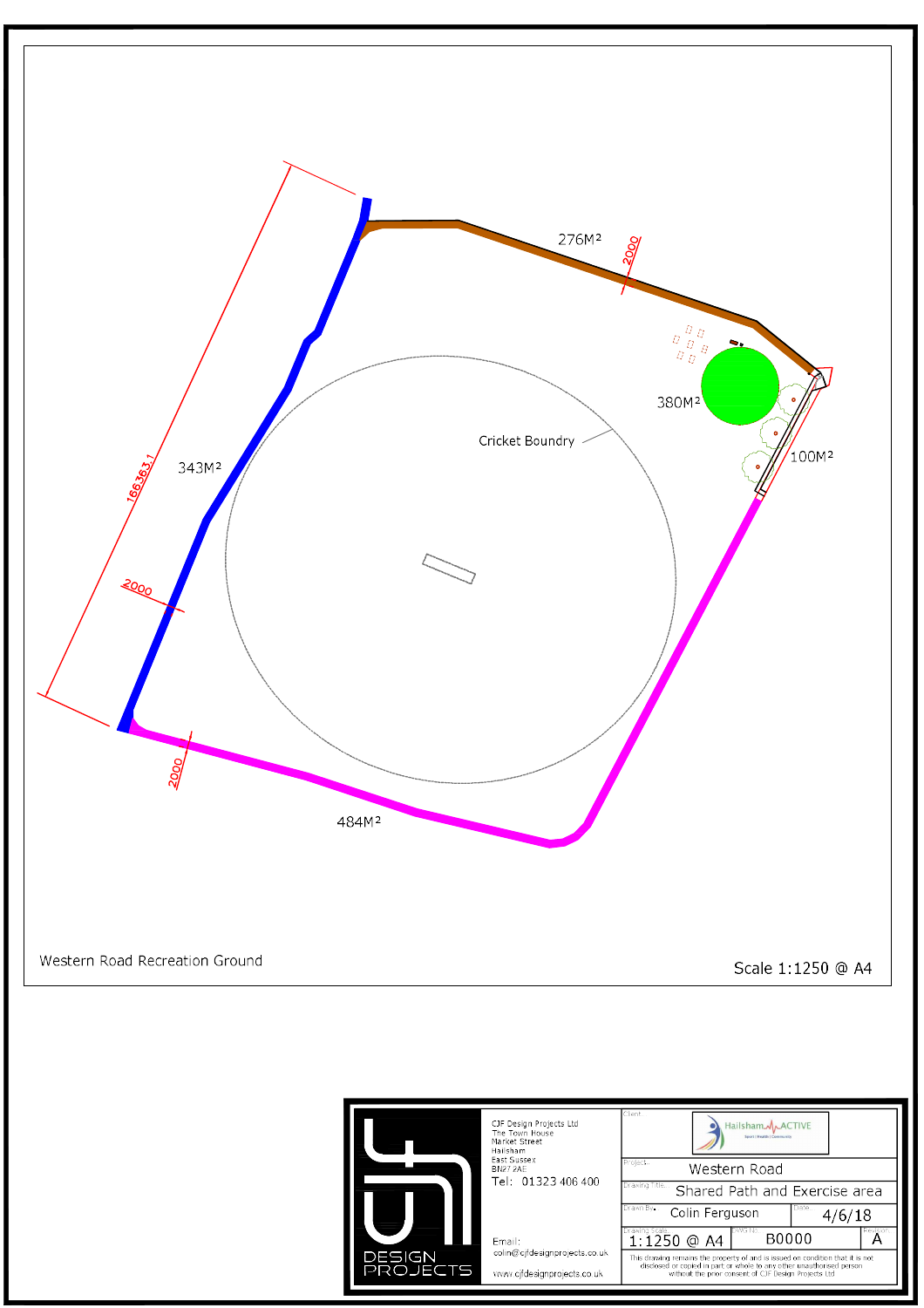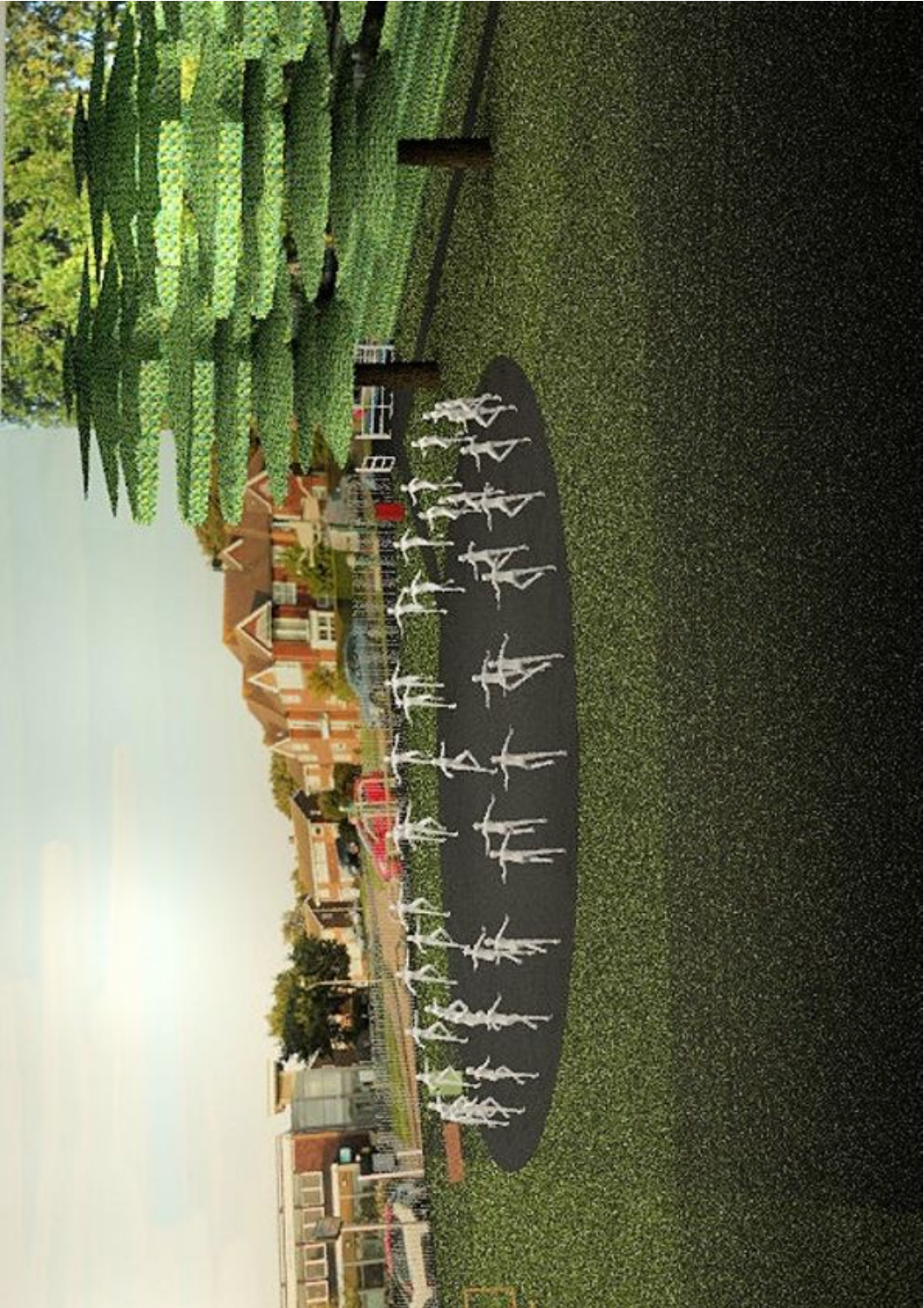| <b>Report to:</b>       | <b>Hailsham Town Council</b>     |
|-------------------------|----------------------------------|
| Date:                   | 21 <sup>st</sup> November 2018   |
| By:                     | <b>John Harrison, Town Clerk</b> |
| <b>Title of Report:</b> | <b>South Road Play Area</b>      |

### **PURPOSE:**

To consider reviewing the facilities available and recent resolutions regarding the South Road Play Area.

### **BACKGROUND:**

At the meeting of Hailsham Town Council on 18th July 2018, the council considered a recommendation from the Strategic Projects Committee Meeting (27<sup>th</sup> June 2018) to install a Wheelchair Swing at the South Road Play area and resolved as follows:

#### *RESOLVED to:*

- *i) approve the installation of a wheel chair swing at South Road Play Area, at a* cost of £16,000, funding to be taken from received Community Infrastructure  *Levy funds*
- *ii) the final style of the wheel chair swing to be approved by the Town Clerk*

(Minute Reference HTC/1/18/138.1)

The plan had been to install the wheelchair swing immediately adjacent to the existing play area, along the outside of the existing boundary fence. However, it has come to light that a drain runs alongside the boundary fence of the existing play area. This means that the play area cannot be extended and because of the condition of the drain, the wheelchair swing cannot be installed as previously planned. It would therefore be necessary to remove existing equipment in order to install the wheelchair swing

On 14<sup>th</sup> November 2018 Council officers John Harrison (Town Clerk), Mickey Caira (Deputy Town Clerk and Business Enterprise Manager), Richard Gillett (Outdoor Works Team Supervisor) and Cllrs Mary Laxton (original proposer of the wheelchair swing), Stella Van Der Geyten (Chair of Strategic Projects Committee) and Richard Grocock (Vice Chair of Strategic Projects) met on site to discuss alternatives and agreed to present an alternative proposal to the council.

### **PROPOSAL**

**That a more holistic review of the facilities at the South Road Play Area be undertaken, to include an element of public consultation, to decide what new equipment and other amendments to implement at the playground, including**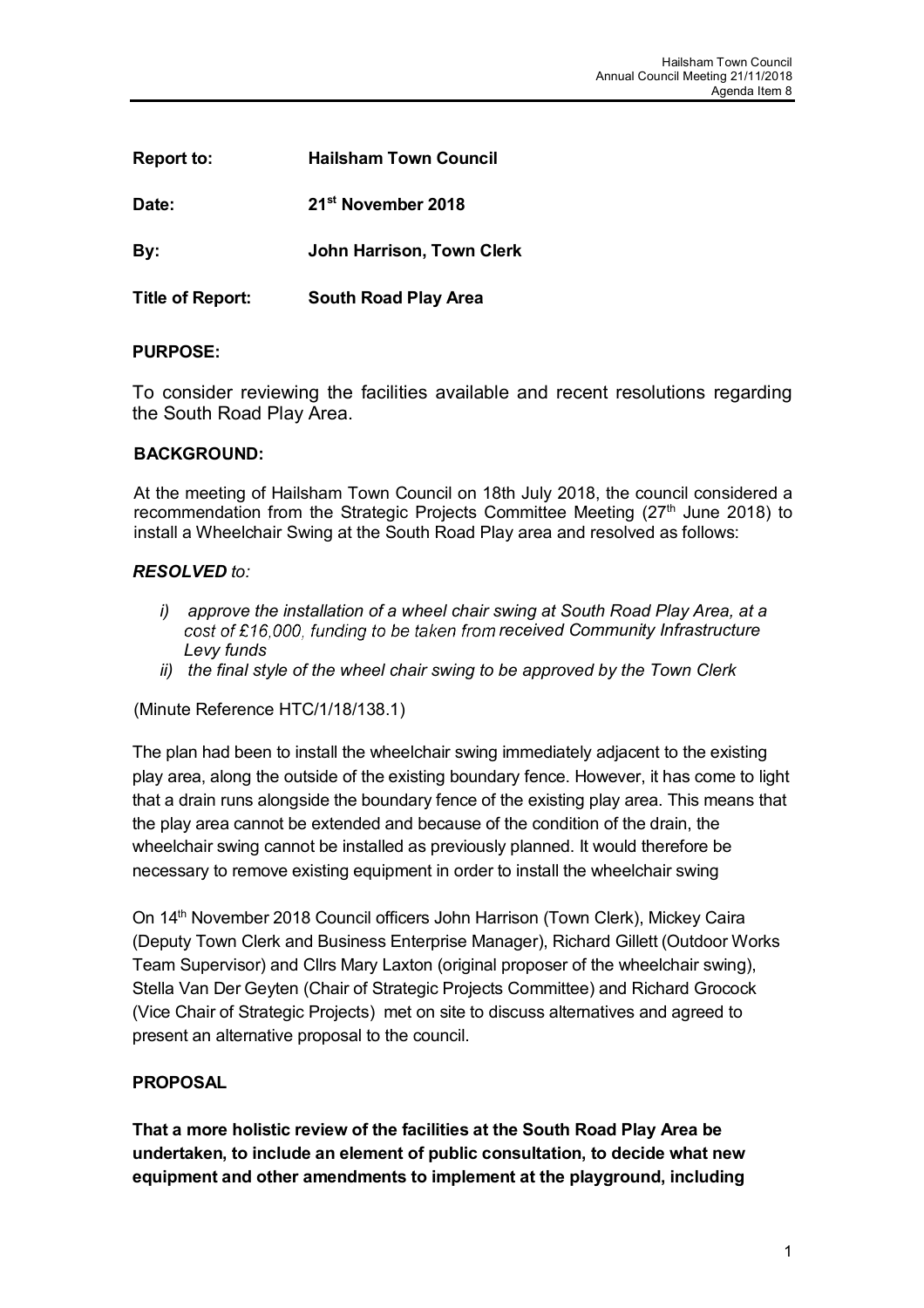#### **disabled accessible play equipment.**

Required elements of the review will include:

- Additional public benches (and other furniture) in the playground
- Widening of the gate at the north side of the playground to ensure it is wheelchair accessible
- A request is made to East Sussex County County Highways for one or more disabled parking bays on South Road as close to the entrance as possible
- More accessible play equipment, with costed choices presented to the public for consideration
- The removal of the roundabout currently on the playground in anticipation of the outcome of this review
- The removal of the see-saw and 'rocket' from the centre of the playground, which are old and due for removal or replacement
- The potential removal, and installation elsewhere, of the slide and climbing frame from the south end of the playground, which are nevertheless in a good state of repair and relatively new
- Not to remove the swings which have very recently been installed.
- Resurfacing of the playground as required according to equipment decided on.

### **FINANCIAL CONSIDERATIONS.**

Before launching any public consultation and initiating the project, it will be necessary to determine what budget is available for the project and to have costed various options.

A meeting has been arranged with the Head of Planning at Wealden District Council to discuss the possible release of Section 106 funds for 'sport and recreational facilities in Hailsham' and is scheduled for 26<sup>th</sup> November 2018.

Funds the Town Council has potentially available to release for the project include:

| Public Open Spaces Fund (one off payment for sale of | £23,790.28  |
|------------------------------------------------------|-------------|
| land)                                                |             |
| Capital Receipts (one off payment for sale of land)  | £89,555.00  |
| <b>Historical Commuted Sums</b>                      | £51,010     |
| Community infrastructure Levy payments               | £329,860.00 |
| Play Surface Budget (carry forwards)                 | £2294.00    |

It should be noted that all of these are one-off payments which will not be replenished once spent, as opposed to precepted income received annually.

### **OTHER CONSIDERATIONS**

The Town Council has included a target within its current Strategic Plan that by 2022 it will have: